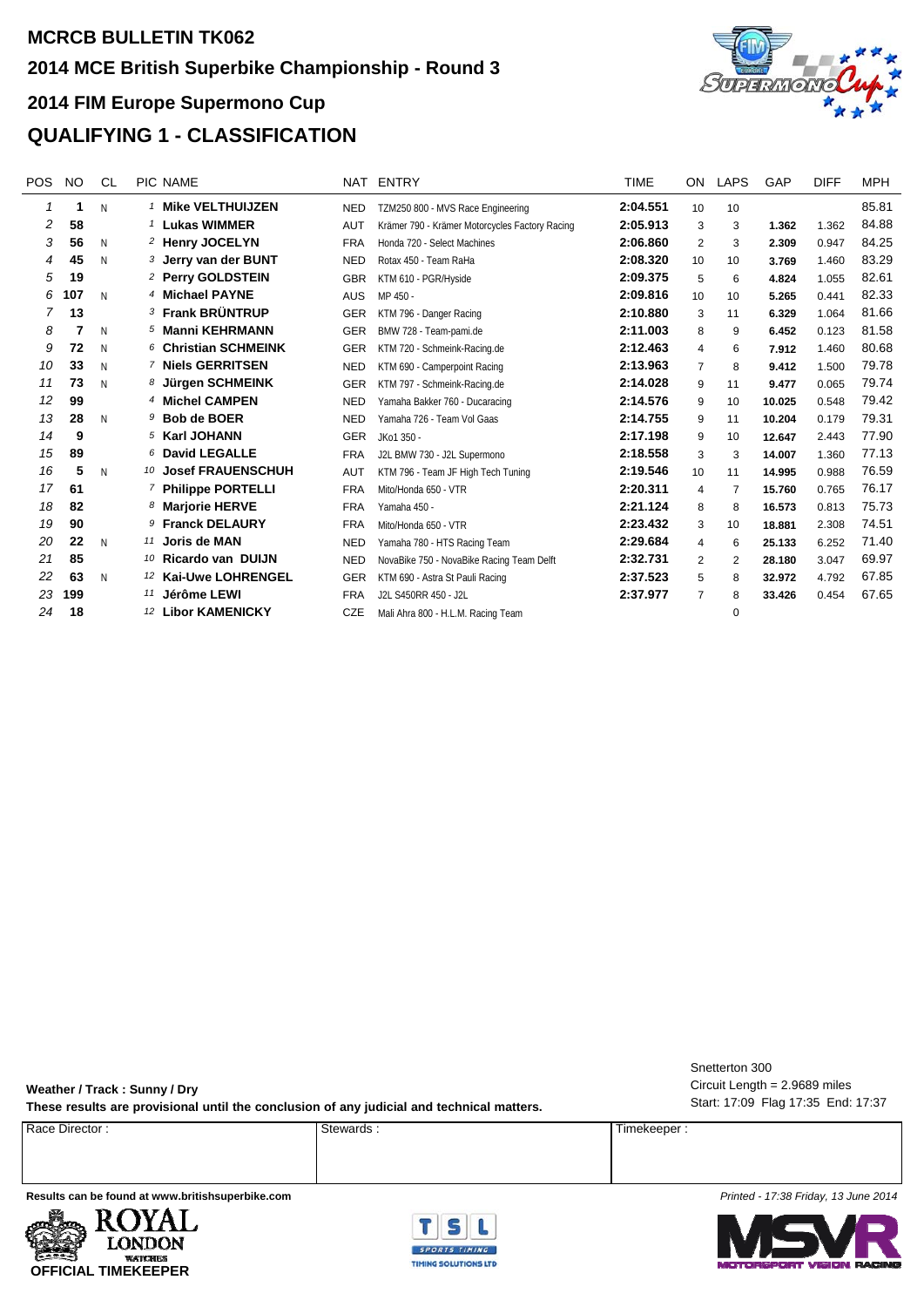

| POS | <b>NO</b> | CL | PIC NAME                        | NAT        | ENTRY                                          | <b>TIME</b> | ON.            | LAPS | GAP    | <b>DIFF</b> | <b>MPH</b> |
|-----|-----------|----|---------------------------------|------------|------------------------------------------------|-------------|----------------|------|--------|-------------|------------|
|     | 58        |    | <sup>1</sup> Lukas WIMMER       | <b>AUT</b> | Krämer 790 - Krämer Motorcycles Factory Racing | 2:03.320    | $\overline{7}$ | 8    |        |             | 86.66      |
| 2   |           | N  | <b>Mike VELTHUIJZEN</b>         | <b>NED</b> | TZM250 800 - MVS Race Engineering              | 2:03.372    | $\overline{7}$ | 10   | 0.052  | 0.052       | 86.63      |
| 3   | 56        | N  | 2 Henry JOCELYN                 | <b>FRA</b> | Honda 720 - Select Machines                    | 2:06.982    | 6              | 7    | 3.662  | 3.610       | 84.17      |
| 4   | 45        | N  | 3 Jerry van der BUNT            | <b>NED</b> | Rotax 450 - Team RaHa                          | 2:07.313    | 8              | 8    | 3.993  | 0.331       | 83.95      |
| 5   |           | N  | 4 Manni KEHRMANN                | <b>GER</b> | BMW 728 - Team-pami.de                         | 2:07.513    | 9              | 9    | 4.193  | 0.200       | 83.81      |
| 6   | 19        |    | <sup>2</sup> Perry GOLDSTEIN    | <b>GBR</b> | KTM 610 - PGR/Hyside                           | 2:09.280    | 3              | 4    | 5.960  | 1.767       | 82.67      |
| 7   | 33        | N  | 5 Niels GERRITSEN               | <b>NED</b> | KTM 690 - Camperpoint Racing                   | 2:10.387    | 9              | 9    | 7.067  | 1.107       | 81.97      |
| 8   | 72        | N  | 6 Christian SCHMEINK            | <b>GER</b> | KTM 720 - Schmeink-Racing.de                   | 2:10.519    | 4              | 5    | 7.199  | 0.132       | 81.88      |
| 9   | 13        |    | <b>3 Frank BRÜNTRUP</b>         | <b>GER</b> | KTM 796 - Danger Racing                        | 2:10.664    | 4              | 8    | 7.344  | 0.145       | 81.79      |
| 10  | 73        | N  | 7 Jürgen SCHMEINK               | <b>GER</b> | KTM 797 - Schmeink-Racing.de                   | 2:11.166    | 8              | 9    | 7.846  | 0.502       | 81.48      |
| 11  | 89        |    | 4 David LEGALLE                 | <b>FRA</b> | J2L BMW 730 - J2L Supermono                    | 2:11.277    | 9              | 9    | 7.957  | 0.111       | 81.41      |
| 12  | 28        | N  | <b>Bob de BOER</b><br>8         | <b>NED</b> | Yamaha 726 - Team Vol Gaas                     | 2:11.321    | 8              | 9    | 8.001  | 0.044       | 81.38      |
| 13  | 107       | N  | 9 Michael PAYNE                 | <b>AUS</b> | MP 450 -                                       | 2:12.384    | 6              | 8    | 9.064  | 1.063       | 80.73      |
| 14  | 5         | N  | 10 Josef FRAUENSCHUH            | AUT        | KTM 796 - Team JF High Tech Tuning             | 2:13.092    | 5              | 9    | 9.772  | 0.708       | 80.30      |
| 15  | 99        |    | 5 Michel CAMPEN                 | <b>NED</b> | Yamaha Bakker 760 - Ducaracing                 | 2:13.138    | 9              | 9    | 9.818  | 0.046       | 80.27      |
| 16  | 9         |    | 6 Karl JOHANN                   | <b>GER</b> | JKo1 350 -                                     | 2:13.184    | 3              | 5    | 9.864  | 0.046       | 80.25      |
| 17  | 61        |    | <sup>7</sup> Philippe PORTELLI  | <b>FRA</b> | Mito/Honda 650 - VTR                           | 2:13.431    | 8              | 9    | 10.111 | 0.247       | 80.10      |
| 18  | 22        | N  | 11 Joris de MAN                 | <b>NED</b> | Yamaha 780 - HTS Racing Team                   | 2:15.718    | 6              | 6    | 12.398 | 2.287       | 78.75      |
| 19  | 82        |    | 8 Marjorie HERVE                | <b>FRA</b> | Yamaha 450 -                                   | 2:18.557    | 6              | 6    | 15.237 | 2.839       | 77.13      |
| 20  | 90        |    | 9 Franck DELAURY                | <b>FRA</b> | Mito/Honda 650 - VTR                           | 2:20.147    | 6              | 9    | 16.827 | 1.590       | 76.26      |
| 21  | 18        |    | <b>Libor KAMENICKY</b><br>10    | CZE        | Mali Ahra 800 - H.L.M. Racing Team             | 2:21.069    | 9              | 9    | 17.749 | 0.922       | 75.76      |
| 22  | 199       |    | 11 Jérôme LEWI                  | <b>FRA</b> | J2L S450RR 450 - J2L                           | 2:33.009    | 6              | 6    | 29.689 | 11.940      | 69.85      |
| 23  | 63        | N  | 12 Kai-Uwe LOHRENGEL            | <b>GER</b> | KTM 690 - Astra St Pauli Racing                | 2:36.772    | 7              |      | 33.452 | 3.763       | 68.17      |
| 24  | 85        |    | <sup>12</sup> Ricardo van DUIJN | <b>NED</b> | NovaBike 750 - NovaBike Racing Team Delft      |             |                | 1    |        |             |            |

**Weather / Track : Cloudy / Dry These results are provisional until the conclusion of any judicial and technical matters.** Start: 09:30 Flag 09:50 End: 09:52

Proce Director : Timekeeper : Stewards : Stewards : Timekeeper : Timekeeper :

Circuit Length = 2.9689 miles Snetterton 300

**Results can be found at www.britishsuperbike.com** *Printed - 09:55 Saturday, 14 June 2014*





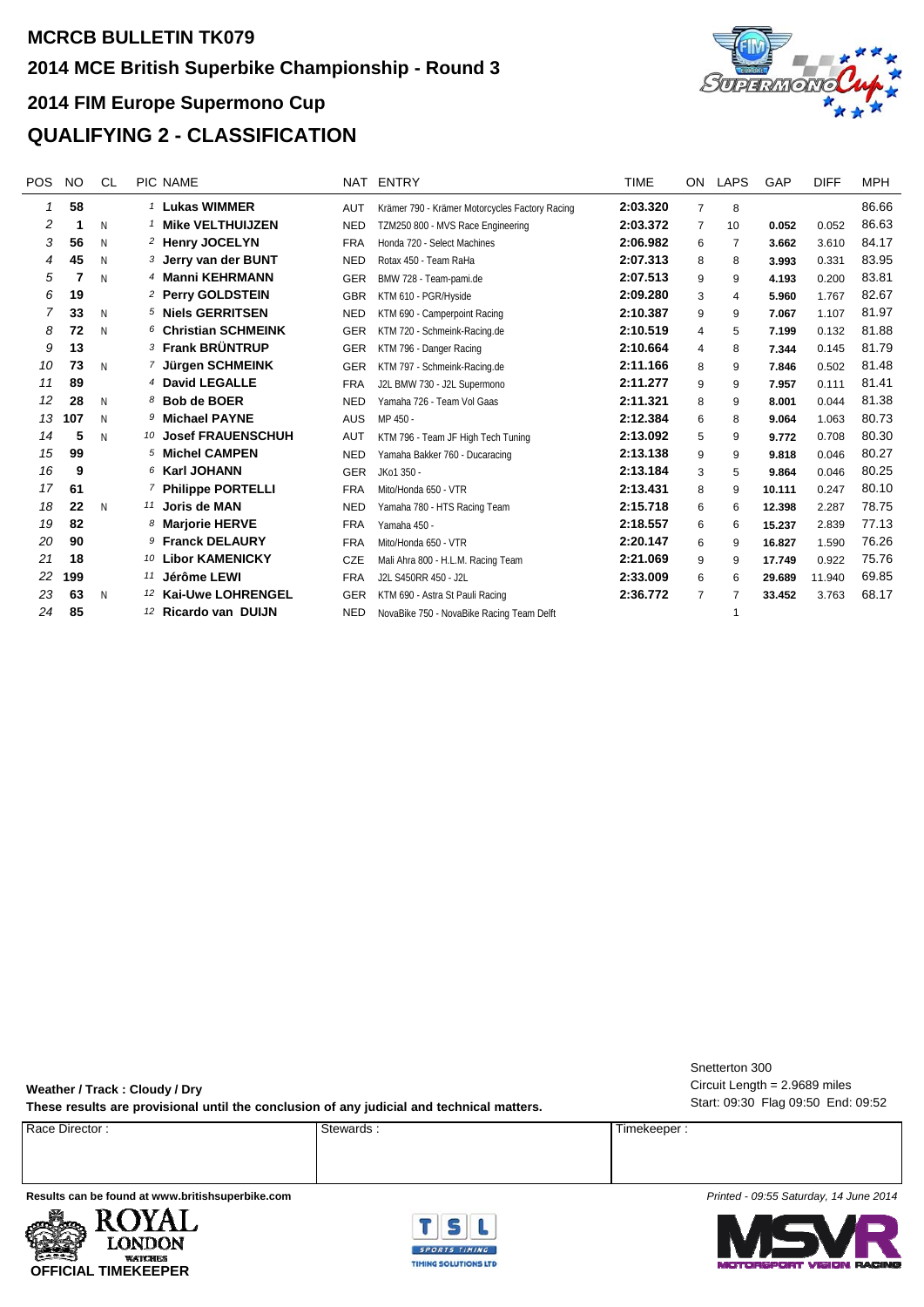## **MCRCB BULLETIN TK078 2014 FIM Europe Supermono Cup 2014 MCE British Superbike Championship - Round 3 QUALIFYING - COMBINED CLASSIFICATION**



|            |           |           |                                |            |                                                | <b>FIRST</b> |                | <b>SECOND</b> |          |        |             |
|------------|-----------|-----------|--------------------------------|------------|------------------------------------------------|--------------|----------------|---------------|----------|--------|-------------|
| <b>POS</b> | <b>NO</b> | <b>CL</b> | PIC NAME                       |            | NAT ENTRY                                      | <b>TIME</b>  | <b>LAPS</b>    | <b>TIME</b>   | LAPS GAP |        | <b>DIFF</b> |
| 1          | 58        |           | <sup>1</sup> Lukas WIMMER      | AUT        | Krämer 790 - Krämer Motorcycles Factory Racing | 2:05.913     | 3              | 2:03.320      | 8        |        |             |
| 2          |           | N         | <b>Mike VELTHUIJZEN</b>        | <b>NED</b> | TZM250 800 - MVS Race Engineering              | 2:04.551     | 10             | 2:03.372      | 10       | 0.052  | 0.052       |
| 3          | 56        | N         | <sup>2</sup> Henry JOCELYN     | <b>FRA</b> | Honda 720 - Select Machines                    | 2:06.860     | 3              | 2:06.982      | 7        | 3.540  | 3.488       |
| 4          | 45        | N         | 3 Jerry van der BUNT           | <b>NED</b> | Rotax 450 - Team RaHa                          | 2:08.320     | 10             | 2:07.313      | 8        | 3.993  | 0.453       |
| 5          |           | N         | 4 Manni KEHRMANN               | <b>GER</b> | BMW 728 - Team-pami.de                         | 2:11.003     | 9              | 2:07.513      | 9        | 4.193  | 0.200       |
| 6          | 19        |           | 2 Perry GOLDSTEIN              | <b>GBR</b> | KTM 610 - PGR/Hyside                           | 2:09.375     | 6              | 2:09.280      | 4        | 5.960  | 1.767       |
| 7          | 107       | N         | 5 Michael PAYNE                | <b>AUS</b> | MP 450 -                                       | 2:09.816     | 10             | 2:12.384      | 8        | 6.496  | 0.536       |
| 8          | 33        | N         | 6 Niels GERRITSEN              | <b>NED</b> | KTM 690 - Camperpoint Racing                   | 2:13.963     | 8              | 2:10.387      | 9        | 7.067  | 0.571       |
| 9          | 72        | N         | 7 Christian SCHMEINK           | <b>GER</b> | KTM 720 - Schmeink-Racing.de                   | 2:12.463     | 6              | 2:10.519      | 5        | 7.199  | 0.132       |
| 10         | 13        |           | <b>3 Frank BRÜNTRUP</b>        | <b>GER</b> | KTM 796 - Danger Racing                        | 2:10.880     | 11             | 2:10.664      | 8        | 7.344  | 0.145       |
| 11         | 73        | N         | 8 Jürgen SCHMEINK              | <b>GER</b> | KTM 797 - Schmeink-Racing.de                   | 2:14.028     | 11             | 2:11.166      | 9        | 7.846  | 0.502       |
| 12         | 89        |           | 4 David LEGALLE                | <b>FRA</b> | J2L BMW 730 - J2L Supermono                    | 2:18.558     | 3              | 2:11.277      | 9        | 7.957  | 0.111       |
| 13         | 28        | N         | 9 Bob de BOER                  | <b>NED</b> | Yamaha 726 - Team Vol Gaas                     | 2:14.755     | 11             | 2:11.321      | 9        | 8.001  | 0.044       |
| 14         | 5         | N         | 10 Josef FRAUENSCHUH           | AUT        | KTM 796 - Team JF High Tech Tuning             | 2:19.546     | 11             | 2:13.092      | 9        | 9.772  | 1.771       |
| 15         | 99        |           | 5 Michel CAMPEN                | <b>NED</b> | Yamaha Bakker 760 - Ducaracing                 | 2:14.576     | 10             | 2:13.138      | 9        | 9.818  | 0.046       |
| 16         | 9         |           | 6 Karl JOHANN                  | <b>GER</b> | JKo1 350 -                                     | 2:17.198     | 10             | 2:13.184      | 5        | 9.864  | 0.046       |
| 17         | 61        |           | <sup>7</sup> Philippe PORTELLI | <b>FRA</b> | Mito/Honda 650 - VTR                           | 2:20.311     | $\overline{7}$ | 2:13.431      | 9        | 10.111 | 0.247       |
| 18         | 22        | N         | 11 Joris de MAN                | <b>NED</b> | Yamaha 780 - HTS Racing Team                   | 2:29.684     | 6              | 2:15.718      | 6        | 12.398 | 2.287       |
| 19         | 82        |           | 8 Marjorie HERVE               | <b>FRA</b> | Yamaha 450 -                                   | 2:21.124     | 8              | 2:18.557      | 6        | 15.237 | 2.839       |
| 20         | 90        |           | 9 Franck DELAURY               | <b>FRA</b> | Mito/Honda 650 - VTR                           | 2:23.432     | 10             | 2:20.147      | 9        | 16.827 | 1.590       |
| 21         | 18        |           | 10 Libor KAMENICKY             | CZE        | Mali Ahra 800 - H.L.M. Racing Team             |              | $\mathbf 0$    | 2:21.069      | 9        | 17.749 | 0.922       |
| 22         | 85        |           | 11 Ricardo van DUIJN           | <b>NED</b> | NovaBike 750 - NovaBike Racing Team Delft      | 2:32.731     | 2              |               | 1        | 29.411 | 11.662      |
| 23         | 199       |           | <sup>12</sup> Jérôme LEWI      | <b>FRA</b> | J2L S450RR 450 - J2L                           | 2:37.977     | 8              | 2:33.009      | 6        | 29.689 | 0.278       |
| 24         | 63        | N         | 12 Kai-Uwe LOHRENGEL           | <b>GER</b> | KTM 690 - Astra St Pauli Racing                | 2:37.523     | 8              | 2:36.772      |          | 33.452 | 3.763       |
|            |           |           |                                |            |                                                |              |                |               |          |        |             |

-

**Weather / Track : Cloudy / Dry These results are provisional until the conclusion of any judicial and technical matters.** Start: 09:30 Flag 09:50 End: 09:52

Circuit Length = 2.9689 miles Snetterton 300

Proce Director : Timekeeper : Stewards : Stewards : Timekeeper : Timekeeper :

**Results can be found at www.britishsuperbike.com** *Printed - 09:53 Saturday, 14 June 2014*





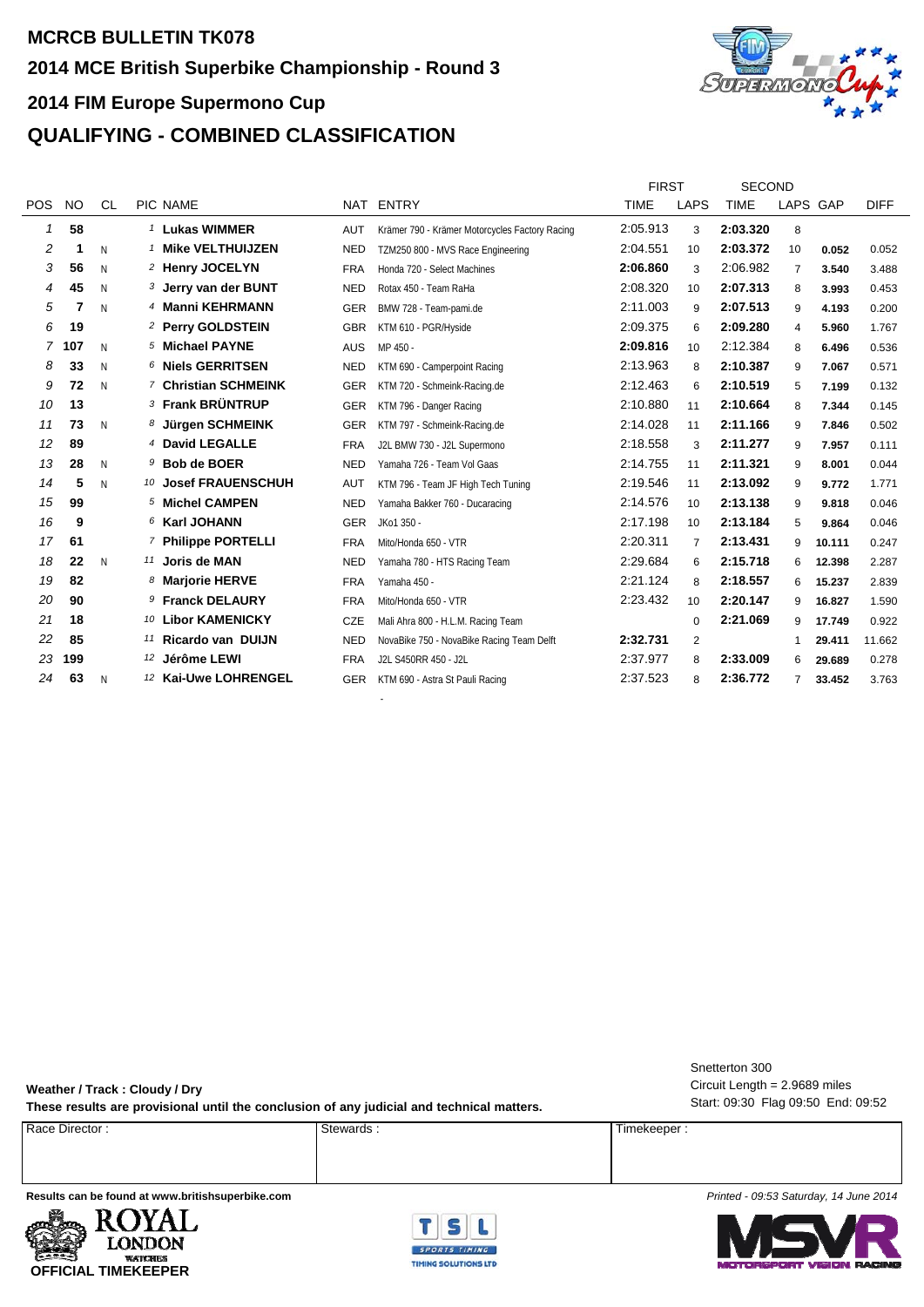## **MCRCB BULLETIN TK126 2014 FIM Europe Supermono Cup 2014 MCE British Superbike Championship - Round 3 RACE 3 - CLASSIFICATION**



| <b>POS</b> | <b>NO</b> | <b>CL</b> | PIC NAME                 | <b>NAT</b> | <b>ENTRY</b>                                   | LAPS           | <b>TIME</b>        | GAP       | <b>DIFF</b> | <b>MPH</b> | <b>BEST</b> | ON             |
|------------|-----------|-----------|--------------------------|------------|------------------------------------------------|----------------|--------------------|-----------|-------------|------------|-------------|----------------|
| 1          | 58        |           | 1 Lukas WIMMER           | AUT        | Krämer 790 - Krämer Motorcycles Factory Racing | 10             | 20:43.097          |           |             | 85.97      | 2:01.053    | 6              |
| 2          | 56        | N         | 1 Henry JOCELYN          | <b>FRA</b> | Honda 720 - Select Machines                    | 10             | 21:18.900          | 35.803    | 35.803      | 83.57      | 2:05.857    | $\overline{4}$ |
| 3          | 7         | N         | 2 Manni KEHRMANN         | <b>GER</b> | BMW 728 - Team-pami.de                         | 10             | 21:27.702          | 44.605    | 8.802       | 83.00      | 2:06.882    | 8              |
| 4          | 19        |           | 2 Perry GOLDSTEIN        | <b>GBR</b> | KTM 610 - PGR/Hyside                           | 10             | 21:31.044          | 47.947    | 3.342       | 82.78      | 2:07.396    | 9              |
| 5          | 33        | N         | 3 Niels GERRITSEN        | <b>NED</b> | KTM 690 - Camperpoint Racing                   | 10             | 21:59.218 1:16.121 |           | 28.174      | 81.01      | 2:09.993    | 10             |
| 6          | 13        |           | 3 Frank BRÜNTRUP         | <b>GER</b> | KTM 796 - Danger Racing                        | 10             | 21:59.948 1:16.851 |           | 0.730       | 80.97      | 2:09.854    | 9              |
| 7          | 28        | N         | 4 Bob de BOER            | <b>NED</b> | Yamaha 726 - Team Vol Gaas                     | 10             | 22:00.017 1:16.920 |           | 0.069       | 80.96      | 2:09.828    | 9              |
| 8          | 99        |           | 4 Michel CAMPEN          | <b>NED</b> | Yamaha Bakker 760 - Ducaracing                 | 10             | 22:00.549 1:17.452 |           | 0.532       | 80.93      | 2:09.419    | 5              |
| 9          | 107       | Ν         | 5 Michael PAYNE          | <b>AUS</b> | MP 450 -                                       | 10             | 22:00.609 1:17.512 |           | 0.060       | 80.93      | 2:08.692    | 5              |
| 10         | 72        | N         | 6 Christian SCHMEINK     | GER        | KTM 720 - Schmeink-Racing.de                   | 10             | 22:01.085 1:17.988 |           | 0.476       | 80.90      | 2:09.660    | 10             |
| 11         | 73        | N         | 7 Jürgen SCHMEINK        | GER        | KTM 797 - Schmeink-Racing.de                   | 10             | 22:22.319 1:39.222 |           | 21.234      | 79.62      | 2:12.039    | 5              |
| 12         | 61        |           | 5 Philippe PORTELLI      | <b>FRA</b> | Mito/Honda 650 - VTR                           | 10             | 22:56.300 2:13.203 |           | 33.981      | 77.65      | 2:14.532    | 5              |
| 13         | 22        | N         | 8 Joris de MAN           | <b>NED</b> | Yamaha 780 - HTS Racing Team                   | 9              | 20:54.121          | 1 Lap     | 1 Lap       | 76.70      | 2:15.642    | 9              |
| 14         | 82        |           | 6 Marjorie HERVE         | <b>FRA</b> | Yamaha 450 -                                   | 9              | 21:02.137          | 1 Lap     | 8.016       | 76.21      | 2:16.466    | 6              |
| 15         | 90        |           | 7 Franck DELAURY         | <b>FRA</b> | Mito/Honda 650 - VTR                           | 9              | 21:09.532          | 1 Lap     | 7.395       | 75.77      | 2:18.644    | 5              |
| 16         | 63        | N         | Kai-Uwe LOHRENGEL<br>9   | <b>GER</b> | KTM 690 - Astra St Pauli Racing                | 9              | 23:00.024          | 1 Lap     | 1:50.492    | 69.70      | 2:29.260    | 8              |
| 17         | 199       |           | 8 Jérôme LEWI            | <b>FRA</b> | J2L S450RR 450 - J2L                           | 9              | 23:00.835          | 1 Lap     | 0.811       | 69.66      | 2:30.278    | $\overline{7}$ |
|            |           |           |                          |            | <b>NOT CLASSIFIED</b>                          |                |                    |           |             |            |             |                |
| <b>DNF</b> | 9         |           | Karl JOHANN              | <b>GER</b> | JKo1 350 -                                     | $\overline{7}$ | 15:40.155          | 3 Laps    | 2 Laps      | 79.57      | 2:11.988    | $\overline{4}$ |
| <b>DNF</b> | 1         | N         | Mike VELTHUIJZEN         | <b>NED</b> | TZM250 800 - MVS Race Engineering              | 6              | 12:22.013          | 4 Laps    | 1 Lap       | 86.42      | 2:01.621    | 6              |
| <b>DNF</b> | 5         | N         | <b>Josef FRAUENSCHUH</b> | <b>AUT</b> | KTM 796 - Team JF High Tech Tuning             | 5              | 11:06.943          | 5 Laps    | 1 Lap       | 80.12      | 2:10.363    | 3              |
| <b>DNF</b> | 45        | N         | Jerry van der BUNT       | <b>NED</b> | Rotax 450 - Team RaHa                          | 3              | 6:30.987           | 7 Laps    | 2 Laps      | 82.00      | 2:07.560    | 2              |
| <b>DNF</b> | 89        |           | <b>David LEGALLE</b>     | <b>FRA</b> | J2L BMW 730 - J2L Supermono                    | 3              | 6:45.380           | 7 Laps    | 14.393      | 79.09      | 2:12.418    | 2              |
| <b>DNF</b> | 18        |           | <b>Libor KAMENICKY</b>   | <b>CZE</b> | Mali Ahra 800 - H.L.M. Racing Team             | 0              |                    |           |             |            |             |                |
|            |           |           |                          |            | <b>FASTEST LAP</b>                             |                |                    |           |             |            |             |                |
|            | 58        |           | <b>Lukas WIMMER</b>      | <b>AUT</b> | Krämer 790 - Krämer Motorcycles Factory Racing | 6              | 2:01.053           |           | 88.29 mph   |            | 142.09 kph  |                |
|            | 1         | Ν         | <b>Mike VELTHUIJZEN</b>  | <b>NED</b> | TZM250 800 - MVS Race Engineering              | 6              | 2:01.621           | 87.88 mph |             | 141.42 kph |             |                |

**Weather / Track : Cloudy / Dry These results are provisional until the conclusion of any judicial and technical matters.** Start: 14:43 Flag 15:04 End: 15:06

Circuit Length = 2.9689 miles Snetterton 300

Proce Director : Stewards : Stewards : Stewards : Timekeeper : Timekeeper :

**Results can be found at www.britishsuperbike.com** *Printed - 15:07 Saturday, 14 June 2014*